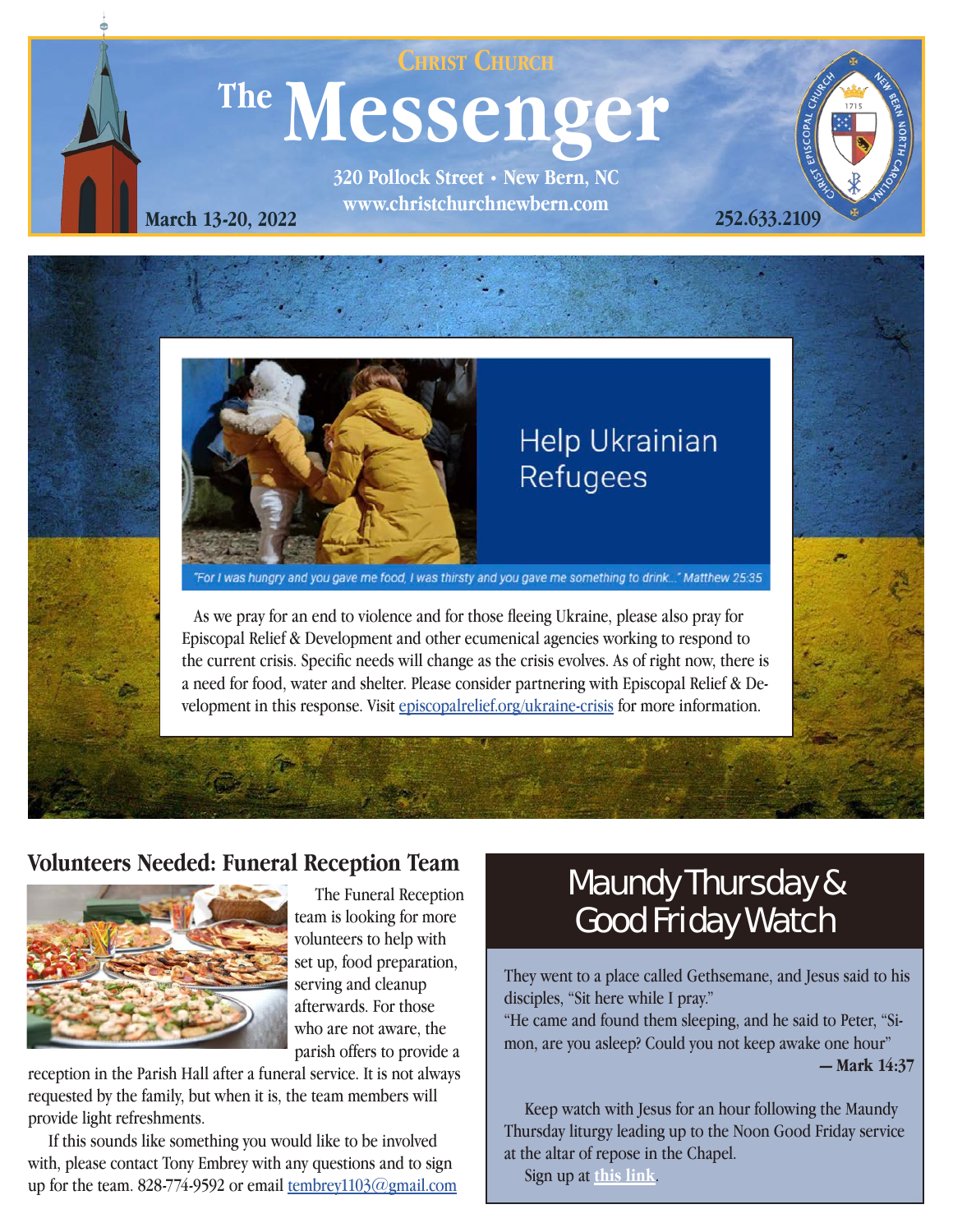

 We plan to have coffee and nibbles available in the Parish House after the 8:30 and 11AM services beginning March 20.

 Jackie and John have retired from this ministry, but we have a plan. It's called a TEAM. Can you HELP?

Here's the plan:

 Darrin Embrey has agreed to be the team leader. He attends the 8:30AM service. He will set up prior to all Sunday services — except when he can't. So he needs back-up help.

**On Friday/Saturday PM** (depending on who is using the Parish House and when)

 • Prepare two coffee urns and a hot water urn (put on the cart and/or move to the buffets)

 • Prepare coffee/teacups and condiments (put on the cart and/or move to the buffets)

 • Set all up in the Parish House (nibbles TBD)

#### **On Sunday AM**

• Have a volunteer who attends the

### **Part-time position open at Christ Church**

 Want to work on Team Awesome? We are hiring an Administrative Assistant for Volunteer Engagement. This person will coordinate, identify, and recruit volunteers for areas of need at Christ Church (among other things!) [Click](https://www.christchurchnewbern.com/employment-opportunities-at-christ-church) here to read more or contact [Ellie](mailto:Ellieroberts%40christchurchnewbern.com?subject=)  [Roberts](mailto:Ellieroberts%40christchurchnewbern.com?subject=) with questions.

8:30 service turn on one urn prior to the service for the after 8:30 crowd. (Darrin can do this but needs a back-up.)

 • Have another volunteer who attends the 11AM service turn off/unplug the 8:30 urn; move to kitchen, turn on the 11AM urn prior to the service.

 • AND TURN OFF/UNPLUG the 11AM urn before coffee hour ends.

 • Have all parishioners place used cups and utensils on the cart.

**Monday AM**

• Clean up urns and all other stuff.

#### **Sunday Coffee Hour Nibbles:**

Your chance for creative cooking! We are forming a "Sunday Nibbles" team: A volunteer, or two, will agree to provide nibbles for the after 8:30 and after 11AM service coffee hour attendees one Sunday a month. Jane Ashford will do all 5th Sundays.

 Call or email Jane Ash[ford if you can help.](mailto:jane.ashford%40neusewoods.com?subject=) [Jane.ashford](mailto:jane.ashford%40neusewoods.com?subject=)@neusewoods.com 252-288-2838

# **Foyers group cocktail party**

 The Foyers group is getting together again, after a long absence, and all parishioners are invited to participate.



 Jane Ashford has generously offered to

host a cocktail party at her home on Friday, March 18th, from 5 to 7 PM. Everyone attending is asked to bring an appetizer to share, as well the beverage of your choice. We also ask that you bring your own glass, so as not to burden Jane with providing all the glassware.

Anyone who is interested in participating in this event, or any future Foyers group activity, should contact Robin Biondi by email [\(robinbiondi@awws.net\)](http://robinbiondi@awws.net) or phone (707-433-6144) to be put on the list. Robin will fill you in on the details and answer any questions you may have at that time. All are welcome to join us for a Spring evening of fellowship, fun and camaraderie!



Those who have attended a Curcillo weekend want to share this weekend opportunity with you. All of Christ Church is invited on March 13th at 3pm in the Pelletier room for a mini Ultreya. We are happy to have Bishop Skirving at this event to share his experience of a Curcillo weekend, pray, hear a talk, and sing with us. Let us come together as Gods children!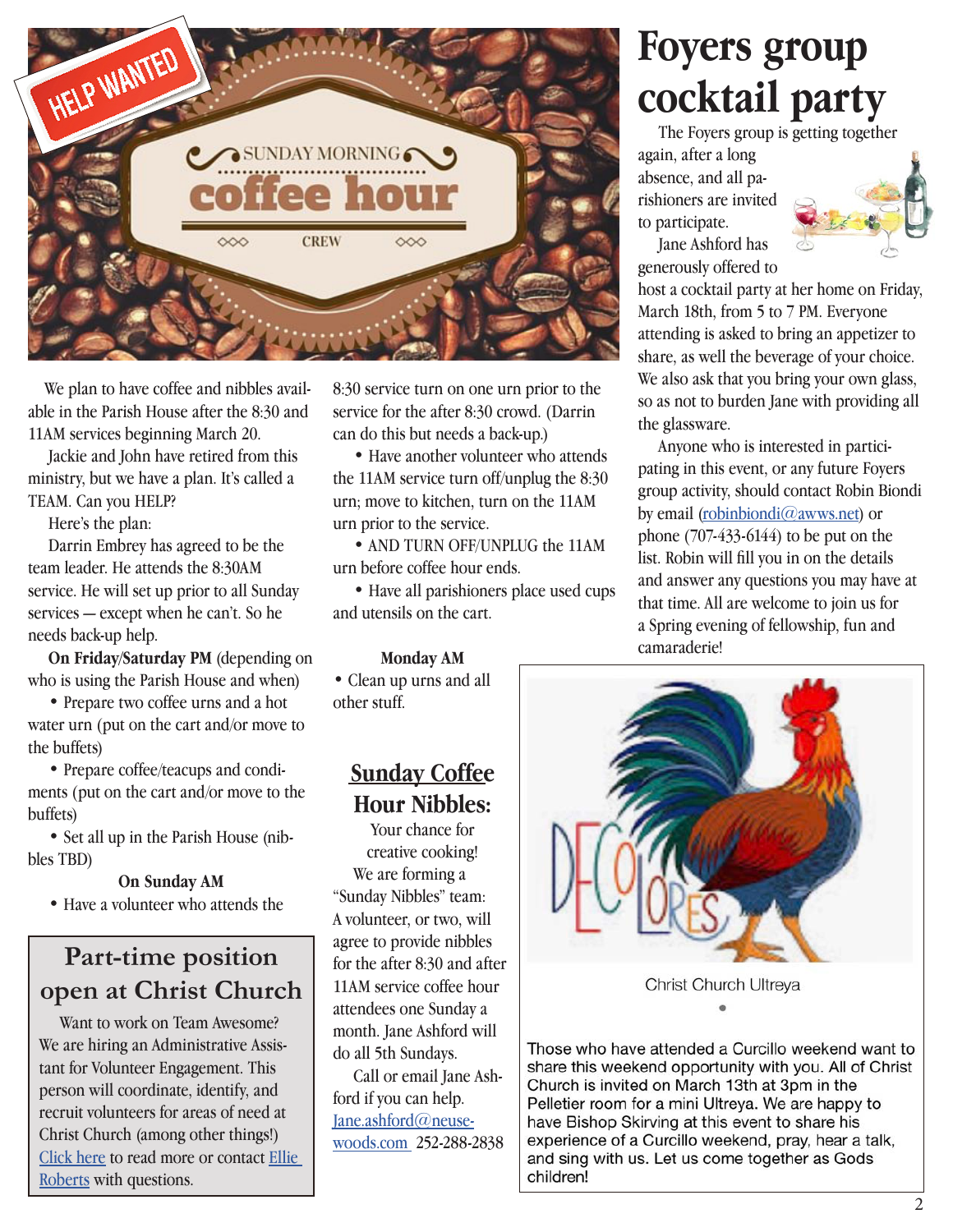## **In peace we pray to you, Lord God**

**For our ill and recovering parishioners:** Barbara Willis, Gary Derck, Jackie Barney, Mike Pridgen, Mary Hasell, Betty Jane Bonapartian, Bob and Joan Burnett,\* Champ Mitchell, Janet Anderson, Joe Freemon\*, Bob Kohn, Nicholas Pridgen, Susan Rivenbark, Warren Meadows, Hal Cameron, Larry Whitney, Joe Mansfield, Barbara Odderstol\*, Evelyn Dill, Jim Keeter\*, M. Carolyn Lawson, Fair Leonard\*, Paul Tait, Evelyn Hunter, Katherine Gill, Kathy Blanchard, Pat McCotter, Ralph Cowan, Vivienne Armstrong, Martha Schell, David Watrous, Vicky Allen, JoAnn Frank, Eileen Nelson, Lindy Emory, DJ Bessack, Carol Kross, Margaret Wall, Carol Athing, Rena Knott, Rodney Hayes, CB Evans, Cathy Fitch, John Mason, Mike McCulley, Jack Browning-Henry, Willis Stevens, Betsy Primavera, Betty Simon, Mollie Bales, Rosemary Stark, Robert Lane, Sheridan Holstein, Ken Chance, Judy MacDougall, Vickie Evans, Robin Biondi, Joan Kunkle, Margaret Scott\*, and Jim Banks.

**For our friends and families:** Liesel, Jeff, Corinne, Travis, Edward, Irene, Matt, David, Schellie, Peter, Michael, Jim, Joanne, Anderson, Vicki, Nelma, Ashley, Alexander, Bambi, Laurie, Amelia, Dennis, Blake, Brian, Oakley, Bryce, Helen, Carter, Eunice, Mary, Joseph, Mason, Sarah, Nicholas, Janet, Myra, Jimmy, Jim, Denni, Matthew, Chelsea, Niels, Cindy, Lucia, Trinity, Pam, Jason, C.E. (Max), Christopher, PK, Beverly, Krissie, George, William, James, Tom, Bryan, Patti, Ruth, Ron, Patty, Jackie, Jani, Barrie, John, Bill, Joan, Brooke, Norma Jean, Mary, Ann, George, Anne, Bruce, Nancy, Lynda, Mike, Connor, Stephen, Linda, Lynne, J. Matthew, Inez, Ed, Jimmy, Caliana, Raymond, Polly, Julie, and Phil.

**For our deployed military**: Lt. Christopher Miller, SSgt. Philip Buffa, III.

**For refugee families and those seeking asylum.**

**Diocesan Cycle of Prayer:** Christ Church, Elizabeth City, and Holy Innocents, Seven Springs

*\*These parishioners live out of the area but have requested to remain on the Christ Church prayer list. If you would like to add or remove someone from the list, contact Dare Oliver.*

## PUBLICATION DEADLINES

- The *Crown* will be distributed on April 3, so we need all articles submitted by March 15th.
- Weekly (Sunday) email: noon on Thursday
- MidWeek Messenger (Thursday) email: noon on **Wednesday**
- Printed *Messenger*: noon on Wednesday Send all pictures and articles to [communications@](mailto:communications@christchurchnewbern.com) [christchurchnewbern.com](mailto:communications@christchurchnewbern.com). If you have any questions, contact our communications coordinator, Dare Oliver, at [dareoliver@christchurchnewbern.com.](mailto:dareoliver%40christchurchnewbern.com?subject=)

## **THIS WEEK AT CHRIST CHURCH**

#### **Sunday, March 13**

8:30am: Eucharist Rite II (Nave) 9:45am: Sunday School 11am: Eucharist Rite II (Nave[/online](https://youtu.be/88wbOL6bfVg)) 3pm: Christ Church Ultreya (Pelletier Room) 3pm: Mom's Group (Parish House) 6pm: EYC (Youth Room)

#### **Monday, March 14**

10am: ECW All Saints Meeting (Parish House) 11am: Staff Meeting 11:30am: Contemplative Prayer (zoom) 3:30pm: Growing in Grace 5:15pm: Stephen Ministry Meeting (Library)

#### **Tuesday, March 15**

Deadline to submit photos/articles for April's Crown 8:30am: Eucharist (Chapel) 10am: Women's Book Study (Second Floor Living Room) 3:30pm: Growing in Grace 6pm: Rehearsal (Nave) 6:30pm: Small Wonders NA Meeting (Pelletier Room) 7pm: Bell Choir rehearsal (Music Room)

#### **Wednesday, March 16**

10am: ECW Diocese (Parish House) 11am: Rector's Bible Study (Library) 3:30pm: Growing in Grace 4:30 pm: Wednesdays at Christ Church 6 pm: EfM (2nd Floor Living Room) 6:15 pm: AA Meeting (Harrison Center) 7 pm: Parish Choir (Nave)

#### **Thursday, March 17**

10am: Chair Yoga (Harrison Center) 10:45am: Truewood by Merrill Eucharist 3:30pm: Growing in Grace Chapel Time

#### **Saturday, March 19**

1pm: Funeral for Dottie Parker

#### **Sunday, March 20**

8:30am: Eucharist Rite II (Nave) 9:45am: Sunday School 11am: Eucharist Rite II (Nave[/online](https://youtu.be/TqYMBRFvRkA)) 5:30pm: EYC (First Presbyterian Church)